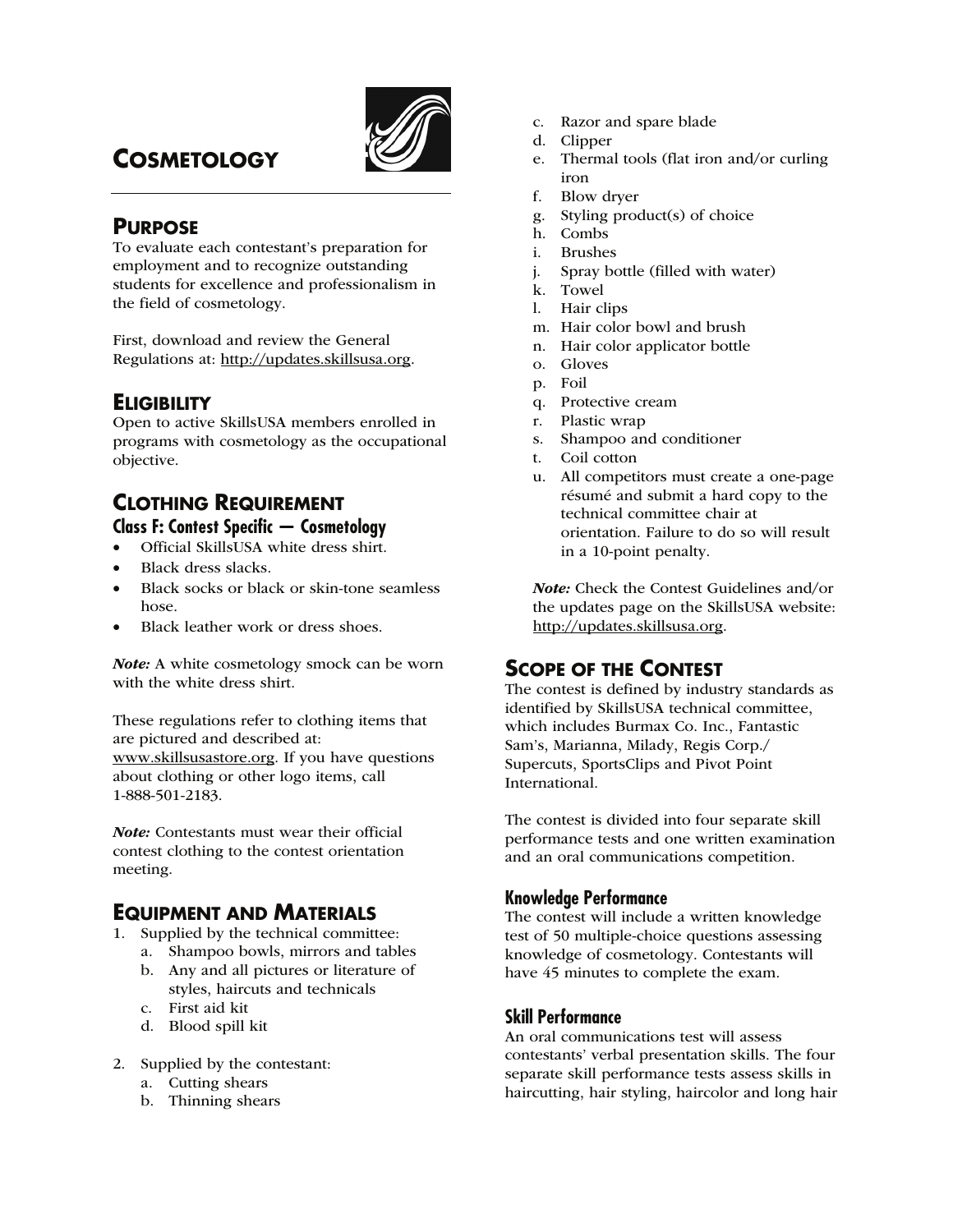design at multiple performance stations. Creativity is assessed in the long hair and haircolor design test, while haircutting is tested in the re-creation of one women's and one men's haircut working from a photograph. The technical skills are assessed through a uniform layered haircut.

### **Contest Guidelines**

- 1. The contest rules will be reviewed the day before the contest. After the review session, contestants, in their required dress code, will take the oral communications and written test. Contestants will then be escorted to the contest site to receive final instructions.
- 2. The long hair mannequin will be colored and judged on site.
- 3. All contestants must keep their work area clean and organized.
- 4. All contestants must follow sanitation and safety procedures throughout the contest.
- 5. Professional attitude and communication are expected throughout the contest.
- 6. Once time is called, contestants must stop working. Touching the hair of the mannequin or model after time is called will result in three penalty points.
- 7. Cellphones must be turned off during the contest.
- 8. For the parade finale, the contestant's name, school, city, state and advisor will be announced. Contestants will present their completed mannequins to the audience.
- 9. The technical committee will supply mannequins and holders for all areas of this contest. If this changes in any given year, contestants will be responsible for supplying their own mannequins and holders.
- 10. For the long hair design station, no ornaments or hairpieces are allowed. No eyelashes are allowed.

# **Standards and Competencies**

#### **CO 1.0 — Long Hair Design: Create a long hair design of your choice within a one-hour time period**

- 1.1 Style hair to produce a range of special effects in an upswept position
- 1.2 Incorporate applicable techniques such as braiding, twisting, rolls, loops, etc.
- 1.3 Secure hair with hair pins, bobbie pins and bands as applicable
- 1.4 Create a design that is clean, smooth, showing no back combing, and back brushing under the finished style
- 1.5 Check that hair pins, bobbie pins and bands are not exposed
- 1.6 Demonstrate balance, proportion and form in the finished design
- 1.7 Show control of texture and control of hair direction in the finished design
- 1.8 Long-hair design should be complimented by the color design
- 1.8 Incorporate current trends

#### **CO 2.0 — Men's or Women's Long-Hair Cut and Design: Duplicate a haircut and style that has been selected by the national technical committee within a 45-minute time period**

- 2.1 Duplicate the haircut using shears, thinning shears, texturizing shears, razor and/or clippers as needed
- 2.2 Duplicate the length, design line and textured look of the selected cut
- 2.3 Duplicate the finished design using blow dryer or thermal tools such as curling iron, flat iron, etc., as needed
- 2.4 Use appropriate styling products to duplicate the selected haircut
- 2.5 Duplicate the balance of form, control of texture and the control of the hair direction

### **CO 3.0 — Men's or Women's Short Cut and Design: Duplicate a determined haircut and design that has been selected by the national technical committee within a 45-minute time period**

- 3.1 Duplicate the haircut using shears, thinning shears, texturizing shears, razor and/or clipper, as needed
- 3.2 Duplicate the length and design line of the selected cut
- 3.3 Duplicate the finished design using blow dryer, or thermal tools such as curling iron, flat iron, etc., as needed
- 3.4 Use appropriate styling products to duplicate the selected haircut
- 3.5 Duplicate the balance of form, control of texture and the control of hair direction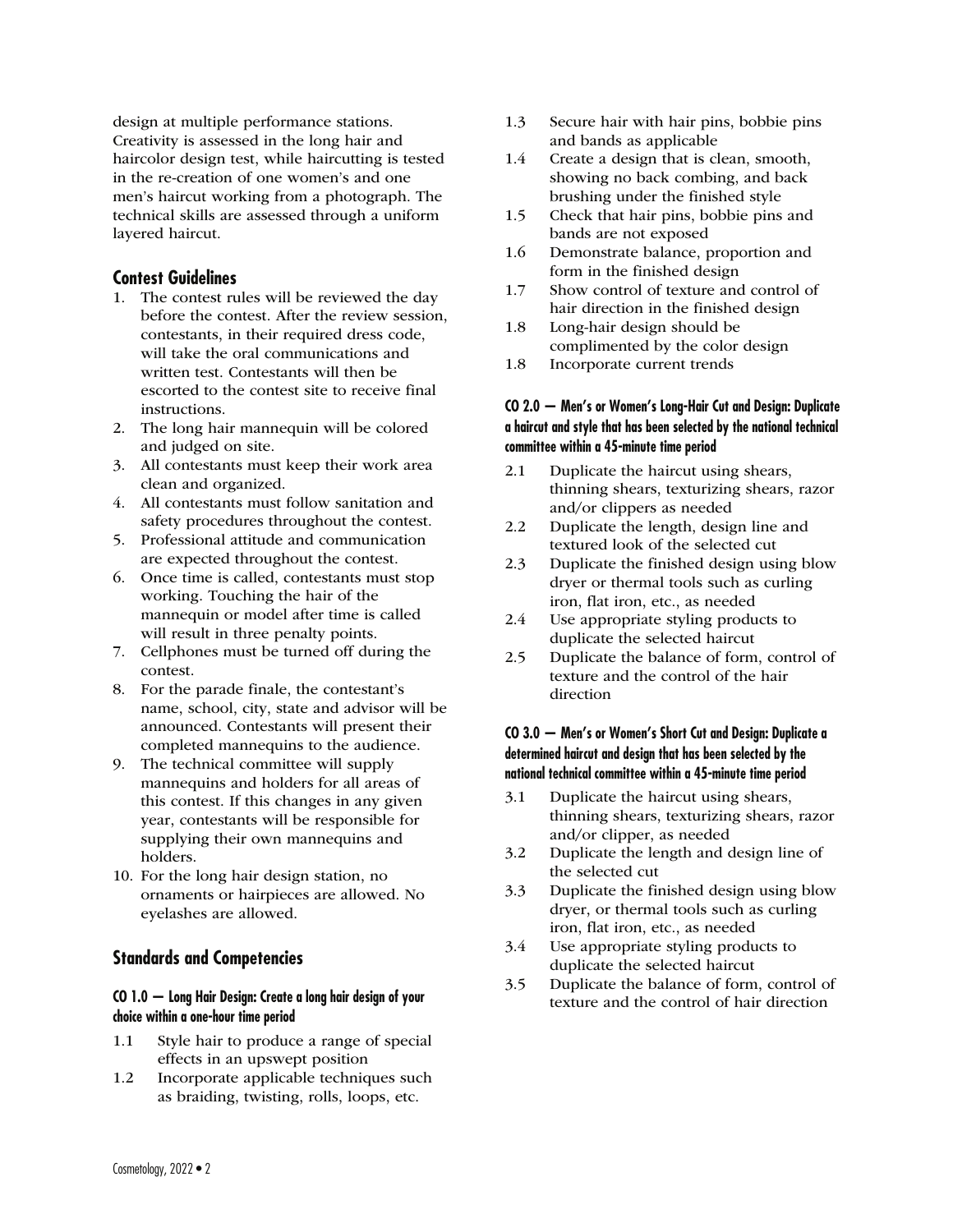**CO 4.0 — Uniform Layer Haircut (90 Degree) (see drawing at end) Haircut Procedure: Create a uniform layer (90 degree) haircut and design with criteria selected by the national technical committee within a 45-minute time period, styling the hair with hair dryer and fingers only** 

- 4.1 Assemble tools (shears, comb and blow dryer) and prepare station
- 4.2 Part and clip hair into a four-section
- 4.3 Drop a ½-inch hairline guide around the entire perimeter
- 4.4 Establish the design length around the back perimeter
- 4.5 Establish the design length around the front perimeter
- 4.6 Check to ensure that the front and back design lines are connected
- 4.7 Establish the same length interior guide at the top of head (apex, crown)
- 4.8 Continue cutting from the apex to the front design line to established interior guide at the top of the head
- 4.9 Continue cutting from the apex to the center back design line to complete the interior guide
- 4.10 Use vertical partings to connect guides to complete the cut
- 4.11 Maintain a constant 90-degree elevation throughout the procedure
- 4.12 Follow a traveling guide to maintain uniformly layered lengths
- 4.13 Perform a cross check of procedure for accuracy and finish if necessary
- 4.14 Finished cut is uniformly blended
- 4.15 Blow hair dry to frame face
- 4.16 Clean and organize station



### **CO 5.0 — Hair color and Highlighting: Demonstrate application procedures for hair coloring and/or highlighting on the long hair mannequin design**

- 5.1 Create a color design using the color pallet selected by the technical team. You may use any combination of the color palette but must apply at least one color. You may highlight/color your mannequin as desired
- 5.2 Apply color using either bowl and brush or application
- 5.3 Color design must compliment the longhair design
- 5.4 Identify the color pattern used by drawing on a sketch sheet
- 5.5 Explain level and tone and their role in formulating hair color

#### **CO 6.0 — Communication Skills: Follow oral and written instructions, respond to oral questions, and demonstrate customer service skills by phone in a two-minute simulated work scenario**

- 6.1 Use a pleasant voice
- 6.2 Identify the salon by name
- 6.3 Introduce yourself to client
- 6.4 Ask for clients first and last name
- 6.5 Use client's name during call
- 6.6 Ask for client's conact information (phone)
- 6.7 Offer additional salon services
- 6.8 Ask client if they need directions to the salon
- 6.9 Ask client if he or she has any questions
- 6.10 Verify date and time of haircut appointment
- 6.11 Ask client if they have any questions
- 6.12 Thank the client for calling
- 6.13 Be friendly, helpful and sincere

# **Committee Identified Academic Skills**

The technical committee has identified that the following academic skills are embedded in this contest.

### **Math Skills**

- Use fractions to solve practical problems.
- Use proportions and ratios to solve practical problems.
- Solve practical problems involving percents.
- Measure angles.
- Find volume and surface area of threedimensional objects.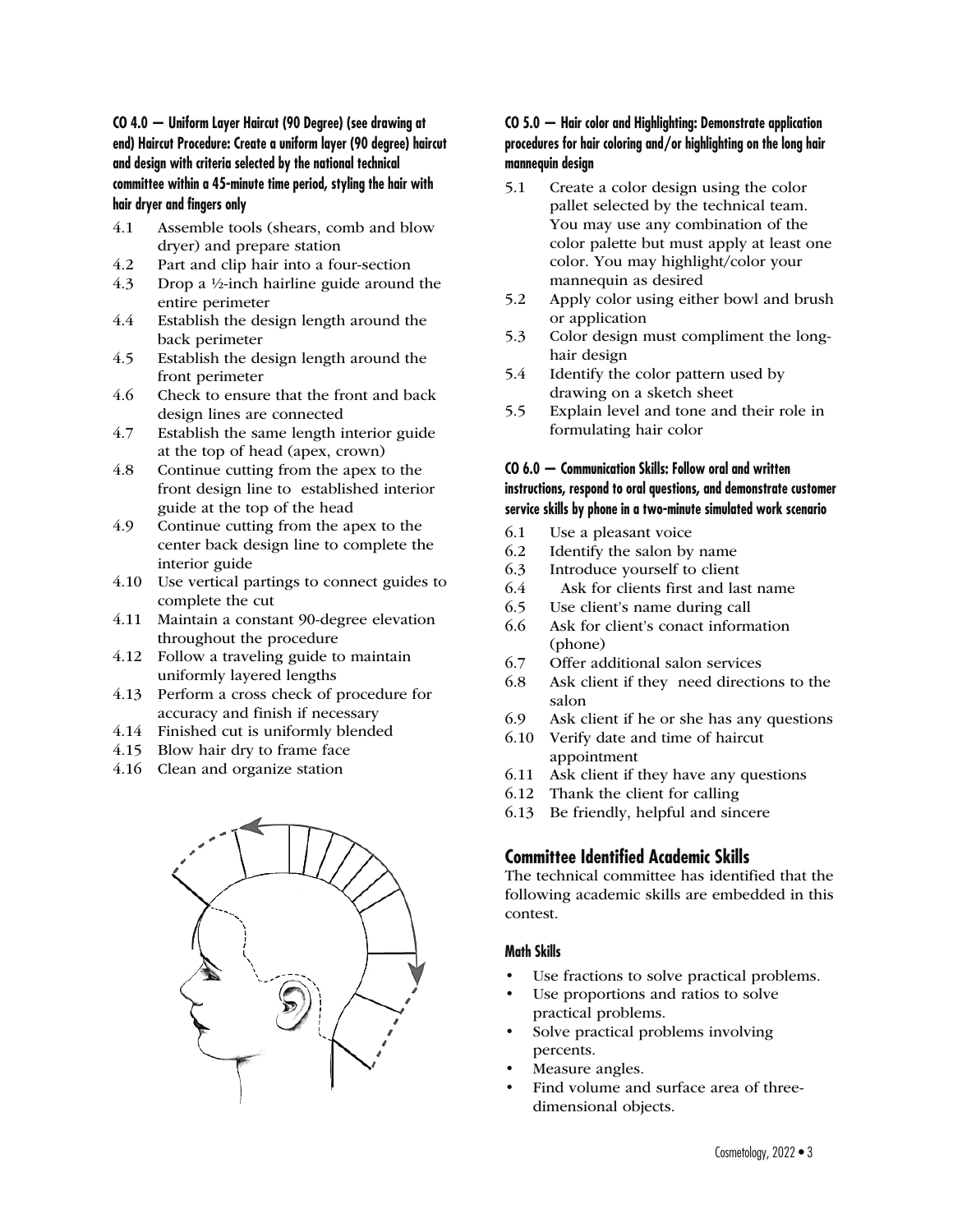- Apply transformations (rotate or turn, reflect or flip, translate or slide, and dilate or scale) to geometric figures.
- Construct three-dimensional models.
- Make predictions using knowledge of probability.
- Solve problems using proportions, formulas and functions.
- Use basic math skills for purpose of marketing and bookkeeping; addition, subtraction, multiplication, division and percentages.

#### **Science Skills**

- Describe and recognize elements, compounds, mixtures, acids, bases and salts.
- Describe and recognize solids, liquids and gases.
- Describe characteristics of types of matter based on physical and chemical properties.
- Use knowledge of physical properties (shape, density, solubility, odor, melting point, boiling point, color).
- Use knowledge of chemical properties (acidity, basicity, combustibility, reactivity).
- Describe and demonstrate simple compounds (formulas and the nature of bonding).
- Predict chemical changes to matter (types of reactions, reactants and products; and balanced equations).
- Use knowledge of potential and kinetic energy.
- Use knowledge of mechanical, chemical and electrical energy.
- Use knowledge of heat, light and sound energy.
- Use knowledge of temperature scales, heat and heat transfer.
- Use knowledge of the nature and technological applications of light.
- Use knowledge of simple machines, compound machines, powered vehicles, rockets and restraining devices.
- Use knowledge of principles of electricity and magnetism.
- Use knowledge of static electricity, current electricity and circuits.

### **Language Arts Skills**

- Demonstrate use of such verbal communication skills as word choice, pitch, feeling, tone and voice.
- Demonstrate use of such nonverbal communication skills as eye contact, posture, and gestures using interviewing techniques to gain information.
- Demonstrate comprehension of a variety of informational texts.
- Use text structures to aid comprehension.
- Understand source, viewpoint and purpose of texts.
- Demonstrate knowledge of appropriate reference materials.
- Use print, electronic databases and online resources to access information in books and articles.

# **Connections to National Standards**

State-level academic curriculum specialists identified the following connections to national academic standards.

#### **Math Standards**

- Geometry.
- Measurement.
- Problem solving.
- Communication.
- Connections.
- Representation.

**Source:** NCTM Principles and Standards for School Mathematics. For more information, visit: http://www.nctm.org.

#### **Science Standards**

- Understands the principles of heredity and related concepts.
- Understands relationships among organisms and their physical environment.
- Understands the nature of scientific inquiry.

Source: McREL compendium of national science standards. To view and search the compendium, visit: www2.mcrel.org/compendium/browse.asp.

#### **Language Arts Standards**

• Students apply a wide range of strategies to comprehend, interpret, evaluate and appreciate texts. They draw on their prior experience, their interactions with other